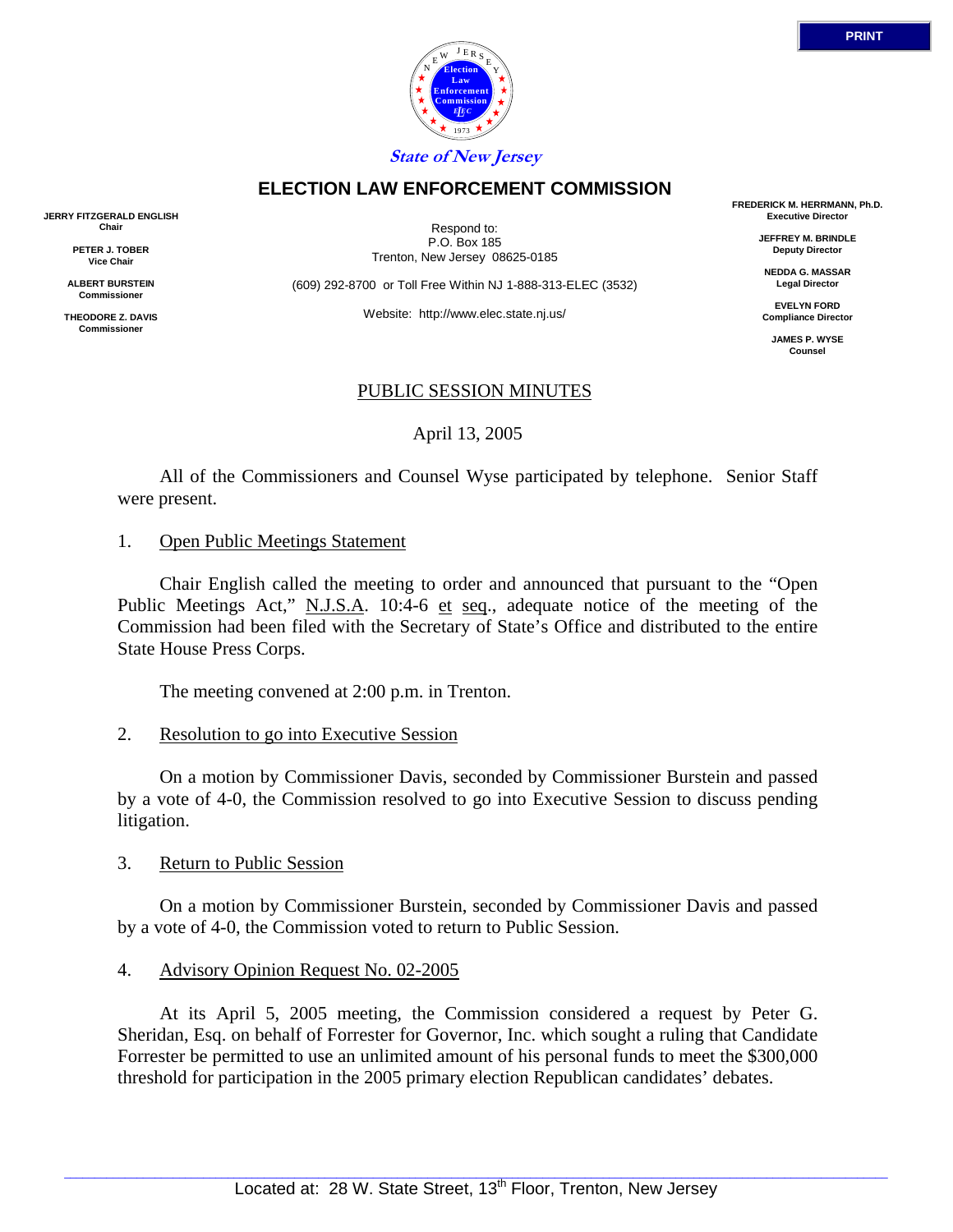# Public Session Minutes April 13, 2005 Page 2

 At its April 5, 2005 meeting, the Commission, by a vote of 2-2, deadlocked as to whether or not Candidate Forrester met the criteria for participation in the public financing debates. (See minutes of April 5, 2005). The Commission directed Counsel Wyse to further analyze the issue, as well as to address the question as to remedy if the Commission vote remained tied at 2-2.

 Commissioner Burstein stated that while he still adheres to his initial analysis of the applicable law, after further consideration, he has decided to change his vote to allow Mr. Forrester to participate. He said that it was a matter of simple equity and that he has come to believe that on balance the public interest is better served by Mr. Forrester's participation. Commissioner Burstein added that following the general election, the issue should be further studied and reconsidered.

 Commissioner Davis stated that he would also change his vote. He said that he accepts Commissioner Burstein's public interest argument and that institutionally it is important for the Commission to be unanimous on this issue.

 Vice Chair Tober stated that he maintains his original position that inclusion is of paramount concern.

 On a motion by Commissioner Burstein, seconded by Commissioner Davis and passed by a vote of 4-0, the Commission rescinded its motion of April 5, 2005.

 On a motion by Commissioner Burstein, seconded by Commissioner Davis and passed by a vote of 4-0, the Commission voted to permit Mr. Forrester to participate in the publicly sponsored debates. The Commission adopted as part of the motion the directive that this response applies only to Mr. Forrester and to no other candidate.

#### 5. Request to Rescind Debate Sponsor Selection

 Tom Wilson, Chairman of the New Jersey Republican State Committee, asked the Commission to rescind its selection of the League of Women Voters of New Jersey Education Fund (LWVNJEF) as a sponsor of a 2005 primary election Republican candidates' debate. Mr. Wilson asked that the debate instead be awarded to New Jersey Network (NJN), with the Philadelphia Inquirer, and the Gannet New Jersey Newspaper Chain, the other consortium selected to sponsor a primary election debate.

 Mr. Wilson advanced two objections to the LWVNJEF as a sponsor of a Republican candidates' debate. He argued that there is an appearance of a conflict of interest with Candidate Steve Lonegan and that the debate format does not provide sufficient time for a full discussion of the issues.

 The law does not contain an "appearance of conflict" prohibition on sponsor selection. It does provide for debates of at least one hour.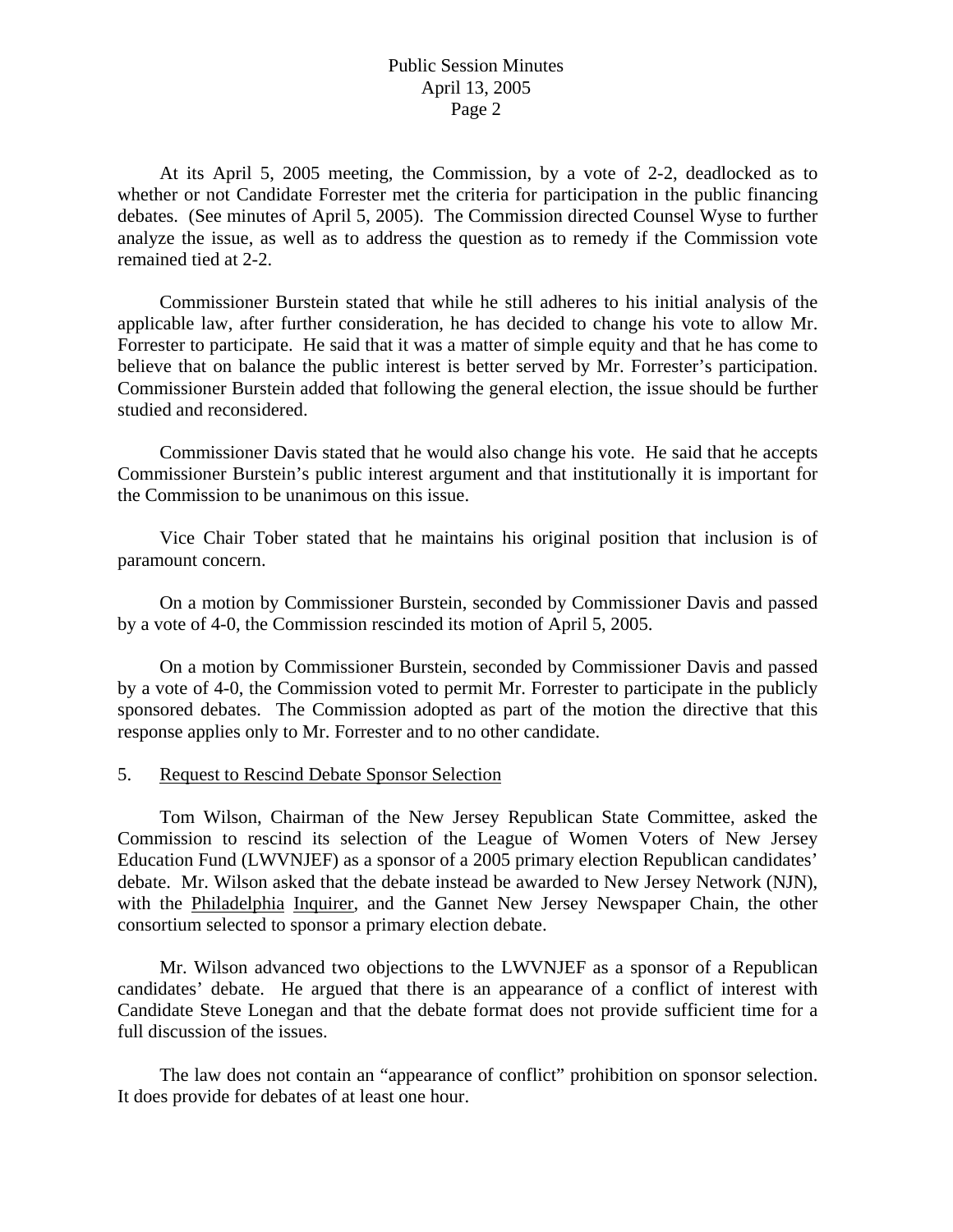# Public Session Minutes April 13, 2005 Page 3

 Mr. Wilson maintained that because the League of Women Voters submitted legal briefs in opposition to lawsuits filed per Steve Lonegan, the League of Women Voters put themselves in an adversarial position with Mr. Lonegan, thereby creating, at a minimum, the appearance of a conflict of interest.

 Mr. Wilson stated also that the one-hour debate format proposed by the LWVNJEF and its co-sponsors does not provide enough time for each Republican candidate to thoroughly discuss their positions on the issues. He said that each candidate would only have about seven minutes to express his point of view on important issues facing the State.

Mr. Wilson indicated that a two-hour format is preferential to the one-hour format.

 Commissioner Davis cited the fact that the League is made up of two different organizations that are separate from each other. He said one could take positions and the other cannot.

 Mr. Wilson stated that there may be a legal distinction between the League of Women Voters and the League's Educational Fund, but in reality they are the same entity.

 Commissioner Burstein stated that the League filed an Amicus Brief and was not a litigant. He further stated that the League took a position on public policy not against Mr. Lonegan personally.

 Mr. Wilson maintained, nevertheless, that the stance by the League against Mr. Lonegan's suit could give the impression that Mr. Lonegan would not be treated fairly. He asked rhetorically, if the GOP established an education fund, would it be chosen as a debate sponsor for a Democratic debate.

 Vice Chair Tober noted that Linda Munick of WPVI-TV, stated that she would be the one filtering questions, not the League.

 Mr. Wilson responded that this fact slightly lessens the concern but that the League will still play an important role.

 Chair English noted that the issue litigated by Mr. Lonegan was one of public policy, notably involving the State Constitution and the State debt.

Chair English recognized Mayor Steve Lonegan.

 Mr. Lonegan mentioned a number of issues on which the League has taken positions in opposition to him and to the positions of most other GOP candidates. He said, the League favors the "Mt. Laurel" decision, and he does not. He said the League favors partial birth abortion, and he does not; and he stated the League supported the McGreevey proposal for a 15¢ hike in the gas tax, but he did not. He said that a one-hour debate also works to promote the League's policy positions.